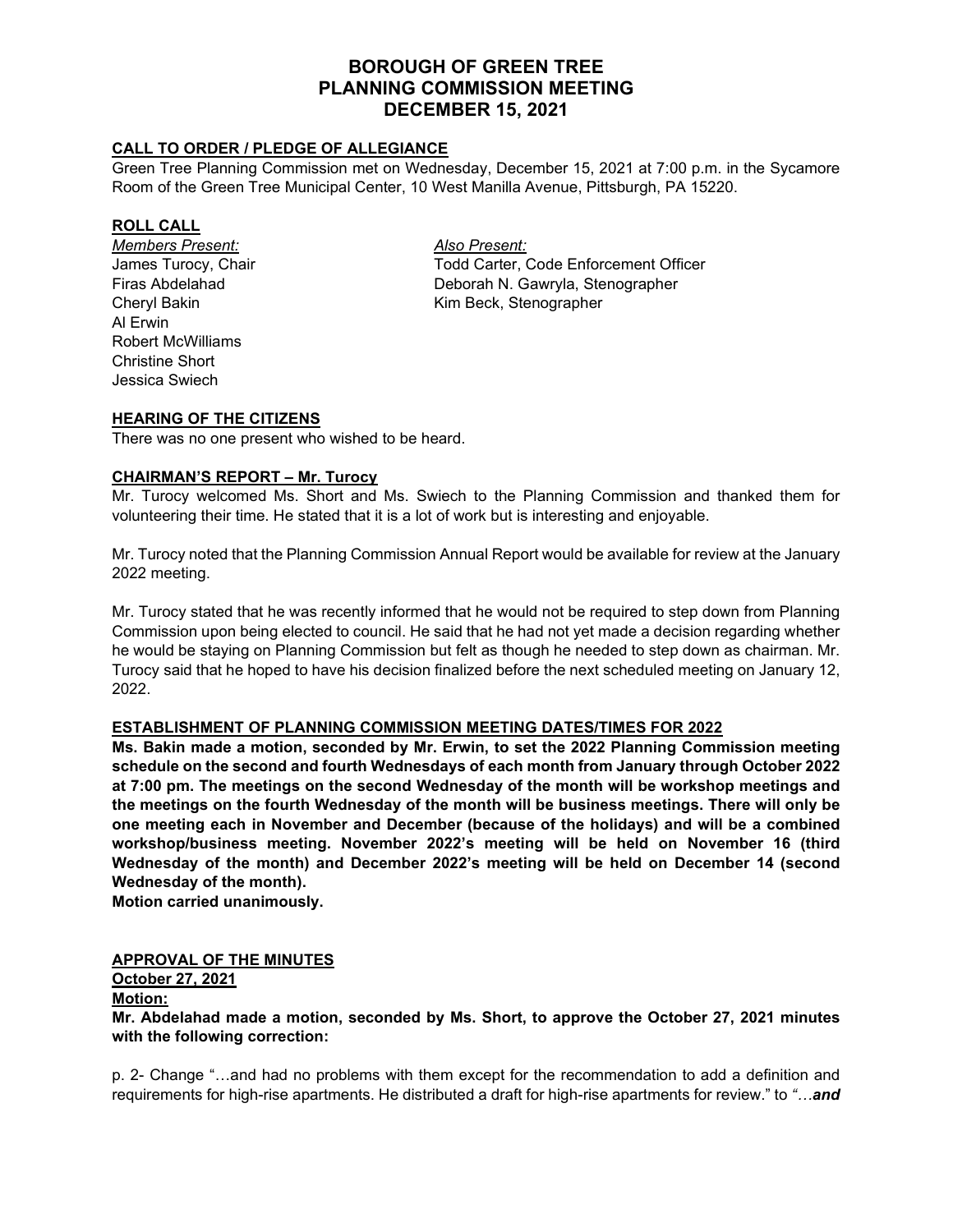*agreed with them. With respect to the recommendation to add a definition and requirements for high-rise apartments, Mr. Turocy distributed a draft for review."*

**Motion carried unanimously.**

# **November 10, 2021**

**Motion:**

**Mr. Erwin made a motion, seconded by Ms. Short, to approve the November 10, 2021 minutes as presented.** 

**Motion carried unanimously.**

**November 17, 2021 Motion: Mr. Erwin made a motion, seconded by Mr. McWilliams, to approve the November 17, 2021 minutes as presented.** 

**Motion carried unanimously.**

#### **ADVISORY DISCUSSION – REVIEW OF SITE PLAN FOR INSTALLATION OF A HANDICAPPED RAMP AT 367 MANSFIELD AVENUE**

Mr. Turocy asked if a representative from 367 Mansfield was planning to attend the meeting. Mr. Carter stated that upon inspection of the property, it was determined that there was a sanitary sewer in front of his building, so a handicapped ramp would not be able to be built. He also determined that since the property was less than 3,000 square feet, a handicapped ramp would not be required if there was handicapped access at the basement level.

Ms. Bakin asked why the property owner was asking for a ramp to be built. Mr. Carter stated that the property owner was applying for the handicapped ramp to meet code, which Mr. Carter determined was not necessary.

Ms. Bakin asked how the American with Disabilities Act (ADA) would affect the building code. Mr. Carter stated that the borough enforced the Uniform Construction Code, which was separate from the ADA regulations. Ms. Bakin suggested that the borough try to work with the property owner if they were interested in trying to make the building ADA compliant.

Ms. Bakin asked if it were possible for the property owner to build the handicapped ramp in a different direction, so it would not be over the sanitary sewer. Mr. Carter said that it might be possible to build the ramp around the side of the building, but the property had a drastic slope from the front to back. It would most likely be necessary to build up the foundation to build the ramp around the side of the building.

Mr. Erwin asked if having a handicap accessible entrance at the back of the building rather than the front would be acceptable for making the building compliant. Mr. Carter stated that as long as the building was a business use group, having handicapped parking spaces in the parking lot at the lower level of the building would be compliant with the Uniform Construction Code. Because the building is less than 3,000 square feet, the property owner would not be required to provide accessibility to the second and third floors. Discussion continued regarding ADA accessibility requirements.

Mr. Carter noted that even with a handicapped ramp, there would be no accessibility to the third floor without an elevator. He stated that he would suggest the possibility of installing an elevator to the property owner.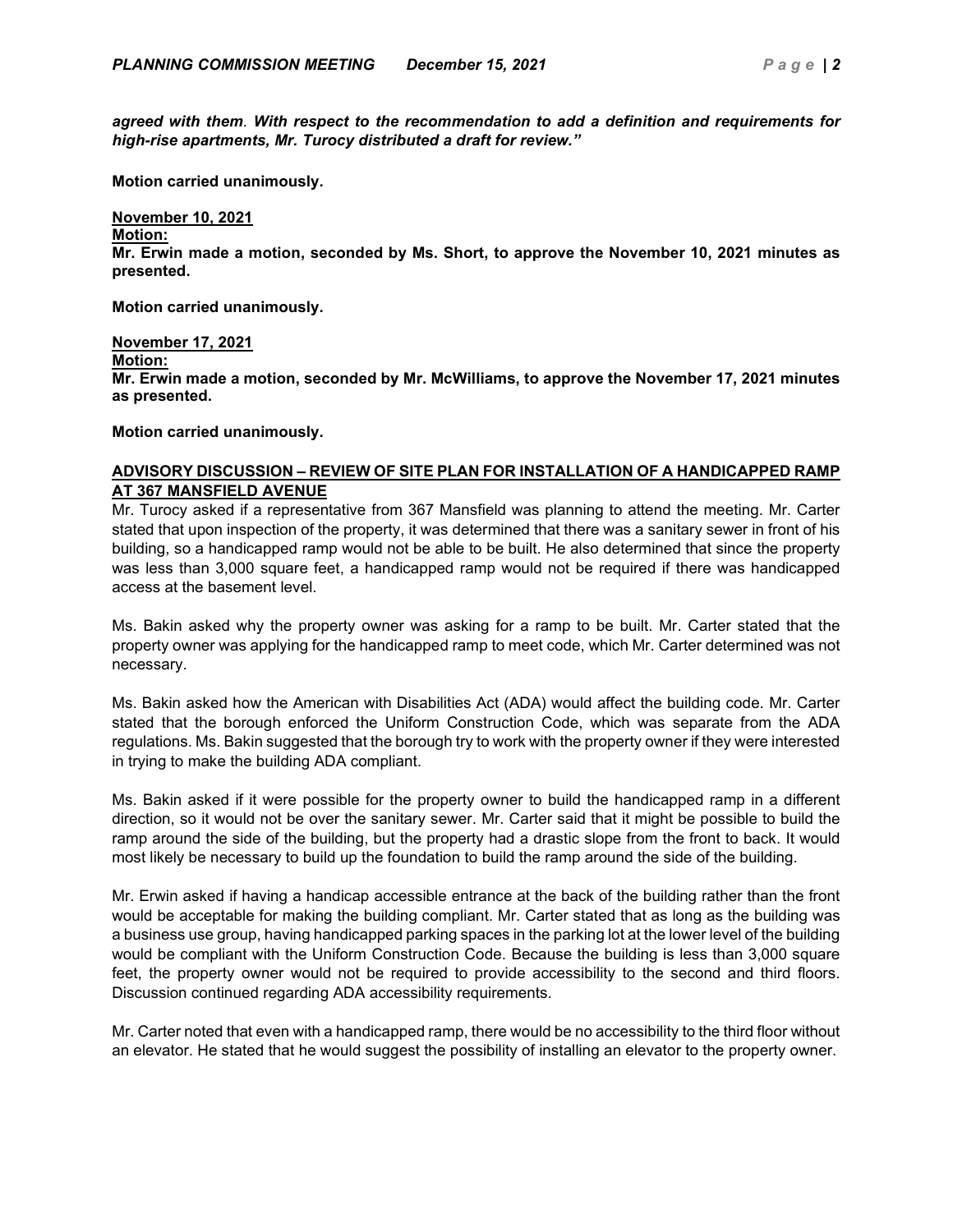Mr. McWilliams asked if building a ramp to the side of the property would affect the parking lot. Mr. Carter stated that putting a ramp on the side of the building could affect some of the parking spaces, but that he wasn't certain of that.

### **DISCUSSION: GREEN TREE ZONING CODE**

Mr. Turocy noted that he had received an email from the borough manager regarding the status of the proposed zoning use table. He read an email from the solicitor that was sent to Ms. Miller:

*I didn't see the use table or other zoning ordinance amendments that I had previously discussed with the Planning Commission on the agenda. I wasn't sure if that had been tabled so they can work on the comprehensive plan, but I want to make sure that gets revisited, because those errors should definitely be addressed sooner than later. Maybe I attend a January or February meeting of the Planning Commission to discuss with any new members. Let me know your thoughts.*

Mr. Turocy stated that Planning Commission had addressed the high-rise apartments and other zoning ordinance amendments, but perhaps the solicitor had not yet seen the minutes since they were just approved. Mr. Turocy suggested that he send an email to the solicitor to let her know that the concerns were addressed at the October 27 meeting, but that she was welcome to attend a meeting in January or February to discuss any additional concerns that were not addressed at the meeting. There was a discussion regarding the current stance of the high-rise apartment ordinance. Ms. Bakin asked Ms. Gawryla if she could get a draft of the ordinance prepared for the Planning Commission to re-review. Ms. Gawryla stated that she would have it ready for the January 12 meeting.

# **REVIEW OF PORTABLE STORAGE CONTAINER ORDINANCE**

Mr. Turocy received an email from council regarding the Portable Storage Container Ordinance, which he read to the Planning Commission:

*Just a suggestion, rather than fix the fees within the ordinance, I would suggest referencing a separate fee schedule that council can adopt by resolution. It would make the fee schedule more flexible and easier to modify, if needed, over time.*

Mr. Turocy suggested that the ordinance be changed to reflect council's recommendation regarding the fee schedule. Rather than a specific dollar amount being referenced in the ordinance, "in accordance with the borough fee schedule" could be written. The permit costs for dumpsters and pods could be placed on the borough's current permit fee schedule, so council would be able to change these prices by resolution in the future.

The definition of Dumper in Section 1 should be revised to read:

"**DUMPSTER –** A portable container, temporary dumpster, for the storage of bulky waste, construction debris, refuse and like materials, or other storage device, generally delivered or picked up by truck, tractor or other such vehicle and used for the purpose of storing debris of any variety."

Mr. Turocy noted that throughout the ordinance there were references to both "borough code enforcement officer" and "building code official." When asked, Mr. Carter clarified that these were two different positions, and should be referenced as such in the ordinance.

Planning Commission agreed to make the following revisions: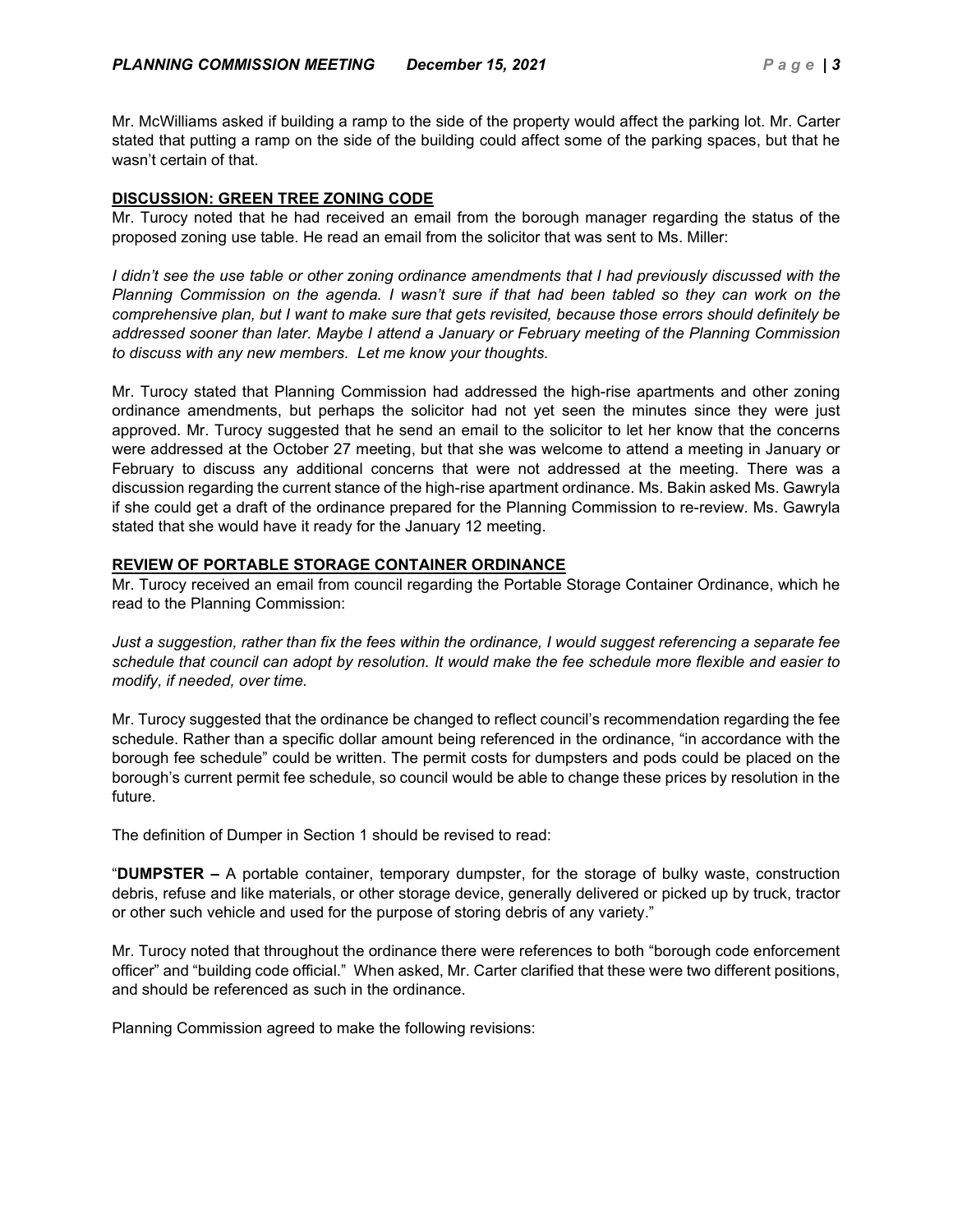# **Section 2.**

p. 1 – (A)(2) For clarity, change "…subject to renewal" to "subject to renewal *by the Code Enforcement Officer*".

p. 2 - (A)(8) "A permit fee of \$50…" should be changed to read "A permit fee *as set forth in the Borough Fee Schedule*…"

p. 2 - (B) "When the Code Enforcement Officer concludes that there is no physical location on the property owner to place a Large Dumpster on a Borough street adjacent to the lot…" should be corrected to read "*If* the Code Enforcement Officer concludes that there is no physical location on the *lot* to place a Large Dumpster, …". "on a Borough street adjacent to the lot" can be removed due to redundancy.

p. 3 - (B)(9) Subsections (9) and (10) are duplicates; (B)(9) should be removed.

p. 3 - (B) Subsections "(B)(10), (11), (12), (13), (14), (15), (16)" need to be corrected to "(B)(9), (10), (11), (12), (13), (14), (15)", due to (B)(9) being removed.

p. 3 - (B)(15) "A Permit Fee of \$100…" should be changed to read "A Permit Fee *in accordance with the Borough Fee Schedule*…".

p. 4 - (C)(3) In the first sentence, the word "needed" is unnecessary. "In the event the needed Large Dumpster under this section is to be placed upon a Borough street all requirements listed in Sections B and its subsections 1 through 16 as set forth …" should be changed to read "In the event the Large Dumpster under this section is to be placed upon a Borough street*,* all requirements listed in Sections B and its subsections 1 through *15* as set forth…"

p. 4 - (D) Change "Council reserves the right to amend by resolution all fees set forth herein." to "Council reserves the right to amend by resolution all fees *referenced* herein.

# **Placement and Location of Portable Storage Containers**

p. 4 - (A)(1) The words "along with the necessary Building Permit Application" can be removed, as a building permit application is not always necessary.

p. 4 - (A)(2) "…The Borough Code Enforcement Officer may grant the Permit for a period not to exceed 30 days for the current permit of the dumpster, subject to renewal." should be corrected to read "…The Borough Code Enforcement Officer may grant the permit for a period not to exceed 30 days**,** subject to renewal *by the Code Enforcement Officer."* 

p. 5 - (A)(3) This subsection should be deleted, as it is not applicable to Portable Storage Containers.

p. 5 - (A) Subsections (4), (5), (6), (7), (8) need to be corrected to (3), (4), (5), (6), (7), due to (A)(3) being removed.

Ms. Bakin suggested that Subsection (A)(4) be removed due to the fact that PODS (Portable on Demand Storage) units are enclosed boxes. Mr. Turocy stated that they shouldn't necessarily presume that the box would always be enclosed, as that is something that could change in the future. It was agreed that the subsection be changed to read "No portable Storage Container shall be filled beyond its top edge." The sentence "Portable Storage Container shall be emptied as soon as practical when full." should be removed, as it is not applicable to the usage.

p. 5 - (A)(8) "A Permit Fee of \$50…" should be changed to read "A Permit Fee *in accordance with the Borough Fee Schedule…"* 

p. 5 - (D) Section (D) can be removed in its entirety, as it is already referenced in subsection (A)(7).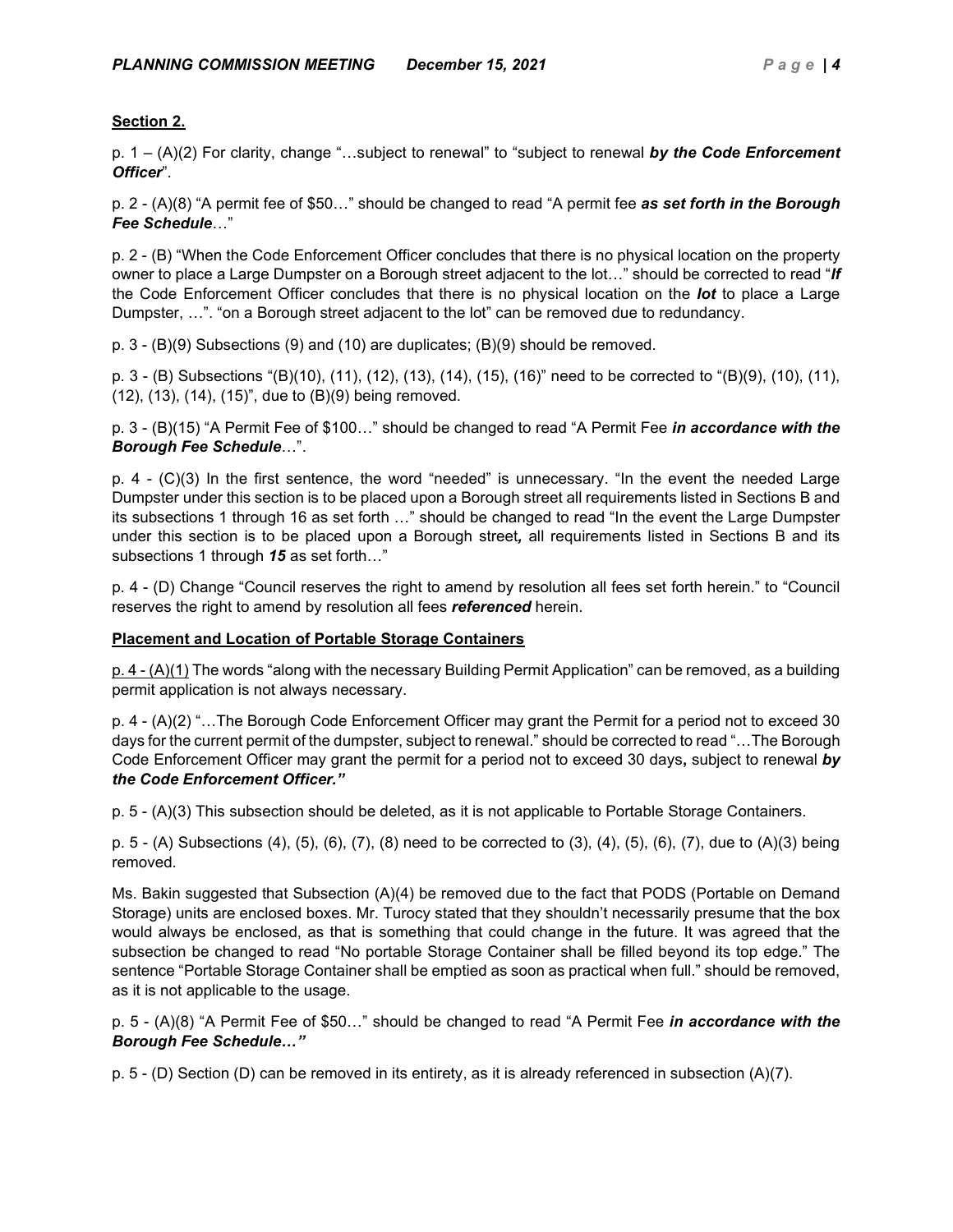Ms. Bakin stated that residents should be encouraged to use a Portable Storage Container in the event of an emergency, such as a fire, in which a portable storage container would possibly be necessary for an extended period of time. Mr. Turocy noted that this topic was referenced in (C), but for a period not to exceed 30 days. It was agreed that the last sentence in (C) be changed to read "…one Portable Storage Container may be placed on the lot for a period not to exceed 30 days*, subject to the renewal by the Code Enforcement Officer."*

Ms. Bakin asked if a resident would be able to have both a large dumpster and a portable storage container on their property at the same time. Mr. Turocy stated that it wasn't specifically prohibited in the ordinance, so a resident should be allowed to utilize both units on their property at once, if necessary. Ms. Bakin asked if that were something the borough would want to allow. Discussion continued involving whether this should be allowed. It was agreed that residents should be allowed to have both on their property.

#### **ELECTION OF PLANNING COMMISSION OFFICERS FOR 2022**

Planning Commission discussed who would be interested in becoming officers in 2022.

#### **Motion:**

**Mr. Turocy made a motion, seconded by Mr. Abdelahad, to appoint Ms. Cheryl Bakin as Chairman of Planning Commission in 2022.**

**Motion carried unanimously.**

#### **Motion:**

**Ms. Short made a motion, seconded by Mr. Abdelahad, to appoint Mr. Al Erwin as Vice-Chairman of Planning Commission in 2022.**

**Motion carried unanimously.**

# **Motion:**

**Mr. Turocy made a motion, seconded by Ms. Short, to appoint Mr. Firas Abdelahad as Secretary of Planning Commission in 2022.**

**Motion carried unanimously.**

# **CONTINUED REVIEW OF THE COMPREHENSIVE PLAN**

Ms. Bakin suggested that Planning Commission divide into smaller committees to meet with different groups and organizations in the borough. Mr. Turocy stated that he believed that was how it was supposed to be done for the last comprehensive plan. Ms. Bakin said that they had a difficult time reaching out to young people in the schools for the last comprehensive plan, and anticipates it being difficult again this year. She suggested that Planning Commission work around the schools' schedules, rather than trying to get members from the schools to attend Planning Commission meetings. There was a discussion involving which schools should be contacted regarding the comprehensive plan, including Aiken Elementary, Keystone Oaks High School, Guardian Angel Academy, and Bishop Canevin High School.

Mr. Turocy suggested that Planning Commission reach out to any school board members that are residents of Green Tree. He also suggested speaking with the superintendent of Keystone Oaks School District, Dr. William Stropkaj. He noted that Dr. Stropkaj had been open to meeting with officials from the borough in the past, so he might be agreeable to meeting with Planning Commission to give his thoughts on the relationship between the borough and the school district. Mr. Turocy also suggested reaching out to Keystone Oaks High School to see if there was a student interested in becoming a junior member of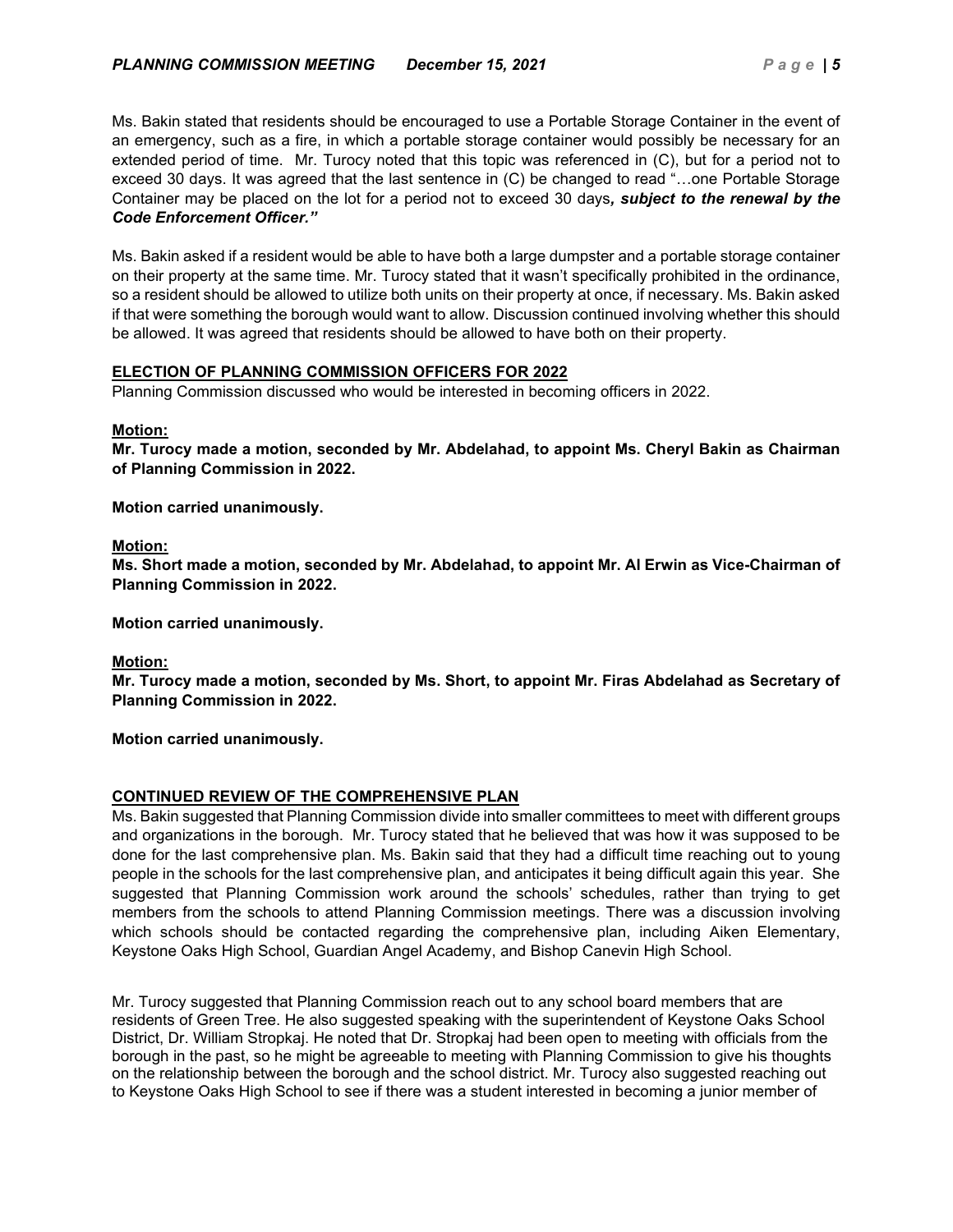Council to speak with Planning Commission to get more young people involved with the comprehensive plan.

Ms. Bakin asked if a letter of introduction would be necessary to send out when asking to speak with members of the school districts and churches. Mr. Turocy stated that a letter of introduction could be drafted with the borough letterhead on it.

Ms. Bakin asked if the local daycare should be included with the discussion involving school districts and children in the borough. A discussion occurred regarding which daycares were in the borough, including Unity Preschool, Crafton Children's Corner in Parkway Center, and Tender Care Learning Center in Foster Plaza. Mr. Turocy asked what information could be garnered from the local daycares. Ms. Bakin stated that the daycares could provide information regarding parking, their ingress and egress, and whether they had access to green space for the children to play. Discussion continued regarding the information that could be provided by daycares.

Ms. Bakin stated that another important group of people to reach out to were the major landlords and real estate brokers who did business in Green Tree. She suggested that two members of Planning Commission contact some of the local landlords and real estate brokers and try to have a half hour to an hour conversation with each of them to ask what potential clients are saying about Green Tree, and what Green Tree might be lacking in terms of bringing in new residents and businesses.

Ms., Bakin asked if there was "main street money" available to the borough that could be used to clean up some of the properties on Greentree Road. Mr. Turocy stated that it was a question that could be directed to the borough manager but said that he wasn't sure how that program worked with property owners. Ms. Bakin said that in Bridgeville, the property owner would need to commit to, she believed, 50% of the cost of the project, and then the borough could use funds from the program to contribute to the remaining balance of the project. The money was designated for façade improvements, awnings, new windows, and other projects to enhance the exterior of the building. She noted that she was aware of this being available several years ago but wasn't sure if the program was currently still available. Mr. Turocy agreed to contact Ms. Miller to ask if main street money was available to the borough.

Ms. Bakin asked if Mr. Erwin would work with her to contact real estate brokers and landlords in January, which Mr. Erwin agreed to.

Ms. Short and Ms. Swiech volunteered to contact the school districts that were discussed earlier.

There was a discussion between Planning Commission members regarding the current churches in Green Tree. Mr. McWilliams and Mr. Abdelahad agreed that they would reach out to Unity, St. Margaret's, Mt. Pisgah, the Church of the Latter-Day Saints, and New Apostolic Church.

Ms. Bakin noted that this would be a good starting point for the comprehensive plan and hoped to have some information from these groups for the January 26 meeting.